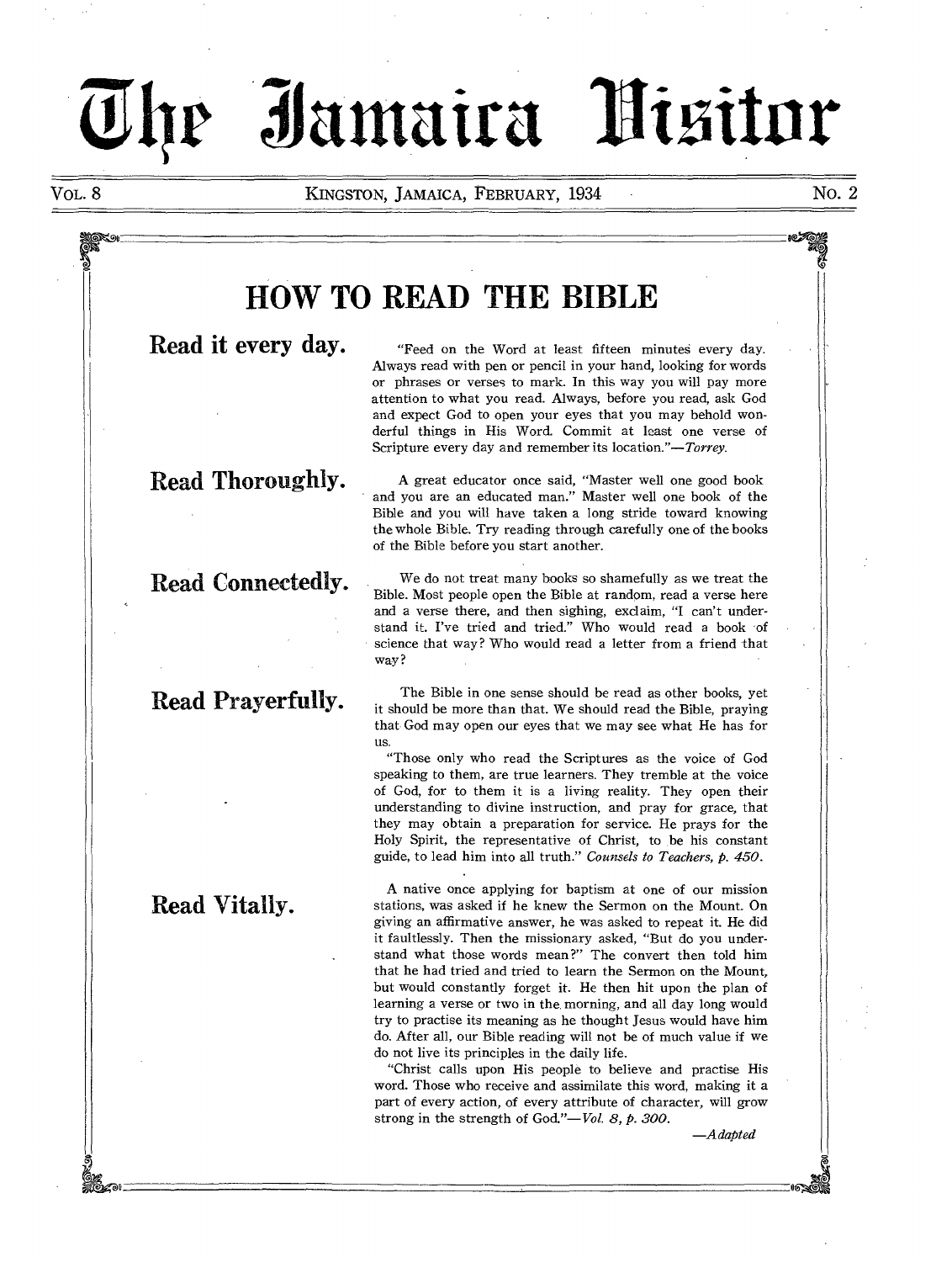Are you longing to work for the Master,

Yet waiting for something to do ? Do you fancy the future is holding

Some wonderful mission for you? Well, while you are waiting, the moments

Are rapidly passing away. **0** friends, awake from your dreaming;

Do something for Jesus today. *—Adapted* 

# **CHRIST'S EXAMPLE**

1. How were the first two disciples brought to Jesus? John 1: 35-39.

2. What did Andrew immediately do? John 1: 40-42.

3. How were James and John won? Matt. 4: 21, 22.

4. How was Philip called ? John 1: 43.

5. What did Philip then do? John 1: 45, 46.

6. What caused Matthew to follow Jesus? Matt. 9: 9.

7. What did Jesus say He would make of these men who had been won to Him by personal work? Matt. 4: 19.

8. What may we gather from these and similar incidents in the Lord's work concerning His method of saving souls?

*Answer.—It* would seem that personal work is His preferred method, the working for one soul at a time.

# **A LAST DAY'S SERVICE**

On the occasion of the recent departure of Pastor and Sister Edmed from the Jamaica Conference to their new field of labour, Trinidad, I was greatly impressed with the fact that though both the Pastor and his wife had been working very hard in the final arrangements to leave beautiful Jamaica, they were not too tired to labour for the Lord up to the very closing moments of their stay in the Island.

Sister Edmed, in her anxiety to do her last bit for the work of God, went out in the city of Kingston in a final gleaning for the Harvest Ingathering effort for the year and was rewarded with a five pound gift. This I consider a wonderful last day's work for the Lord in Jamaica before her departure, and it is an illustration of faithfulness to the very last day. It reminded me of the words of Jesus, that **he** that endureth to the end shall be saved. **This is** a case, at least, of endurance until **the** end of service for the Master in one field.

This little incident serves to show and illustrate in a very tangible way how earnest and faithful some of our missionaries are in their work in the cause of God. May God greatly bless in the use of this money, so greatly needed in so many places for ... ers, Professors Shafer and Rathbun, and the-

the advancement of the message and the upbuilding of the cause and work of God. May this last service of love for the work of God in Jamaica, on the very eve of Sister Edmed's departure, be a guiding star and a continual inspiration to all the believers in the Conference for continued service for the Master.

Before this item goes to the press and reaches its readers, the pages of the year 1933, will be closed, but there are still open before all living the opportunities of 1934. May they be improved day by day to the advancement of the truth and message of God as He gives to each time and opportunity to labour for Him.

A. R. OGDEN,

Havana, Cuba.

# **A NOTE OF APPRECIATION.**

S. S. *Santa Marta,* Mid Ocean, December 8, 1933.

To our dear Brethren and Sisters of the Jamaica Conference.

Dear Brethren and Sisters,

We take pleasure in sending you our sincere greetings from the vessel that is speeding us farther and farther from your happy associations. We are so glad that distance cannot change or weaken our memories of your kindness and love.

The closing demonstrations of your affection overwhelmed us, and words fail to express the value we attach to the multiplied exhibits by which you emphasized and impressed us with your devotion. Your parting words and prayers, as well as the many tokens we received of various kinds, touched a deep and responsive chord in our hearts.

In the busy days of packing and closing up our work, while we were preparing to leave, it was impossible for us to acknowledge or reply to your many messages. But we hope to be able to reply as soon as circumstances permit. At this writing we can only say, Thank you, and offer praise to our dear Father in heaven by Whose strong love our hearts have been bound together in the nseparable bonds of Truth.

To leave you has indeed saddened our hearts, yet we realize that One Who never errs leads us in life in ways that are wisest and best, and we cheerfully submit. We are so happy to think we are leaving one regiment of loyal and devoted Christian soldiers to join another of the same army, to whom we are not strangers. This has helped to sweeten the parting. The almost remarkable manifestation of your affection which our parting has aroused, however, made our parting more difficult.

We sincerely thank Pastors A. R. Ogden, L. L. Hutchinson, and J. R. MacWilliam, the Conference officials, ministers, workgreat gathering of the evening of the 6th at North Street, including many friends not of our faith, for the impressive and hearty demonstration provided by such an excellent programme. Each speaker inspired our hearts with a deeper sense of Divine love and praise to God. Each address strengthened the bonds of united service. The address, the music, and the kind presentations, which included our loyal band of colporteurs, came as a soulstirring surprise which we can never forget.

We sincerely commend you all to God, praying that He may continue to bless you all and keep you in the way of holiness and love. May He so devote us all to His faithful service, that we will be found prepared when Jesus changes His command, "Go," as Pastor Ogden so impressively suggested, into the invitation, "Come," when the day of award arrives, and Jesus unites us again in the inseparable bonds of eternity.

Yours very sincerely,

Herbert J. and Mary R. Edmed.

# **VISUALIZATION IN RESOLUTIONS**

Another year approaches and, as customary, new resolutions, which serve their brief period—say of a few weeks. The days succeed each other rapidly, and the second advent of Jesus draws nearer. Soon He will appear in His glory and find many affirmations all nicely recorded, but not effected in the life of the one who affirmed his intentions.

There is much to say about the word *affirmation.* But yet few realize that desired results are not obtained merely by repeating parrot-like or like a phonograph the words of a resolution.

We are endowed with a dual mental organization, which is capable of being trained. With a little practice one will soon be able to visualize the words of one's statements.

The words of themselves are nothing. In order to get results you must establish the thought or framework of the words, and then build around it a structure of feeling and vizualization which works toward realization. The affirmation is as an oil which .keeps the Desire-force burning. Says W. Atkinson : "The words are the skeleton; the flesh and blood are the feelings and materialized visualization."

It is certainly easy to repeat continuously long affirmations ; yet, doubtless, these repetitions will not affect us unless we see ourselves, mentally, as that which we want to be.

Many of the neglected resolutions are due to weak desire. "We can have what we want if we want it badly enough." *Now,* this having been brought to your -attention; will not you this year both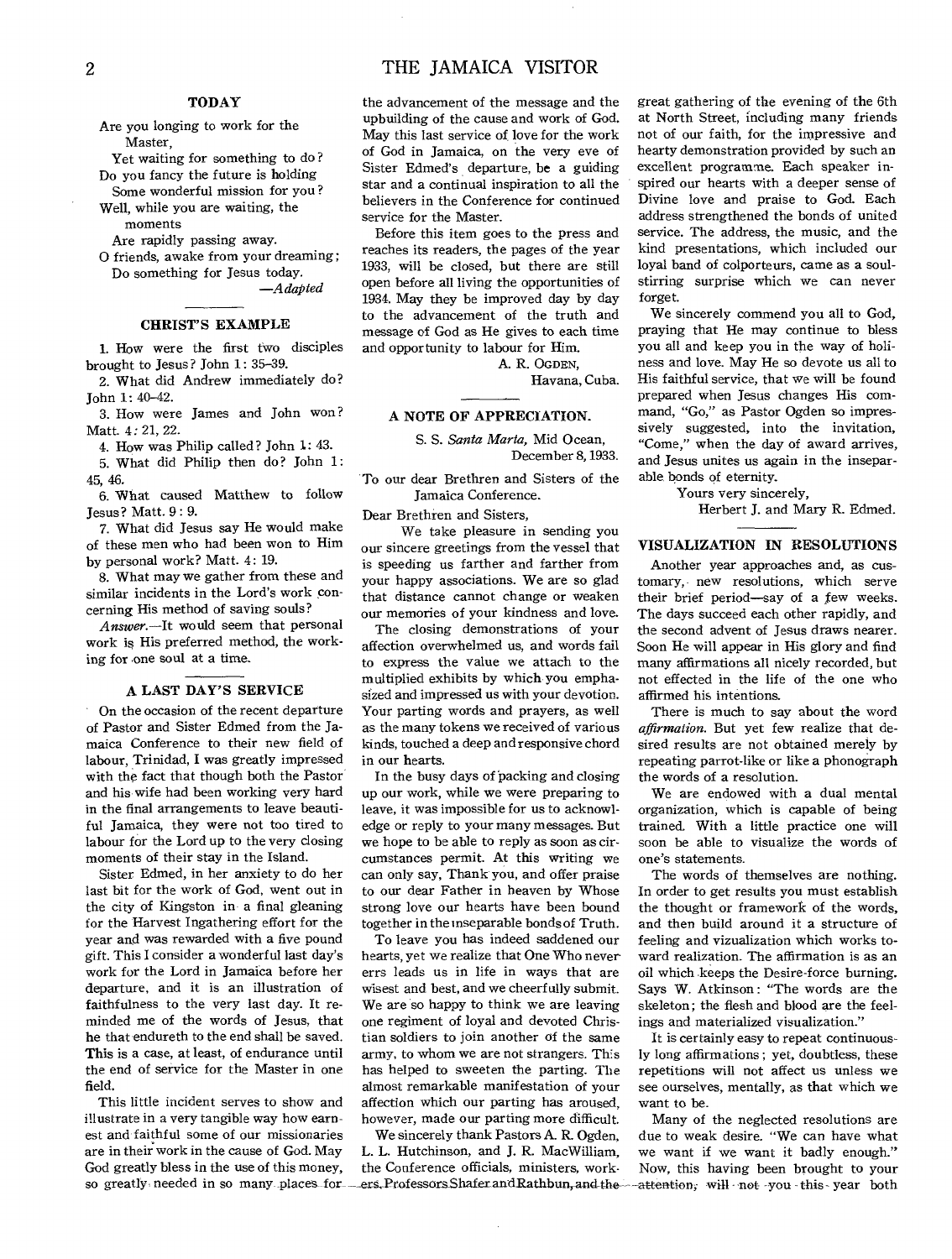affirm and visualize, that is, see yourself as you affirm, living an active, simple, Christian life ? Make it a practice throughout the year, and be the individual you desire.<br>A. Roy Morgan. A. ROY MORGAN.

# **THE NEW ADVENTIST CHURCH IN THE METROPOLIS IS DEDICATED Deputy Mayor in a Leading Role in Religious Ceremony on Sunday.**

"I open the door of this church to the glory of God, and pray that all those who worship therein may be blessed of God."

In a clear, resounding voice the above words were uttered by Mrs. B. A. Meeker, wife of Pastor Meeker, Home Missionary Secretary, of the Conference of Seventh-day Adventists in Jamaica, on Sunday afternoon last as she opened the door of the newly erected Adventist Church in the thickly-populated western district in Upper Regent Street.

A tropical sky overhead, hundreds of religious leaders and adherents of the Adventist Church in Jamaica crowding around, a motley crowd of people on the streets and surrounding properties—this was the setting in which the new church was opened and dedicated on Sunday last.

No sooner did Mrs. Meeker place the key in the lock on the big church door which opened it, than a crowd of several hundreds, among whom were Deputy Mayor E. E. Penso, filled the large building. There was hardly any standing room.

The windows of the church were then opened, leading Jamaica men and women assisting in the ceremony.

Among those who were entrusted with the opening of windows were: Mrs. M. Stanley, Mrs. **J. K.** Brandon, Mr. and Mrs. Gerald Mair, Mrs. E. Hogg, Mr. Frederick Reid, Miss F. Morgan, Miss N. Sasso, Mr. Miller, Miss Roberts, Mr. Lindo, and Mr. E. Walters. The Vestry door was opened by Pastor Rashford.

Dr. Penso was the honoured guest and chairman of the afternoon. Glowing tribute was paid to him for the work he had done and was doing for the benefit of the people of Kingston.

# **Respect Earned**

"We are very pleased to have with us this afternoon our respected and esteemed Deputy Mayor of the City Council," said Pastor Smith. "He needs no great introduction as, he is a man who is well-known. He has earned the goodwill and the respect of every citizen in this capital island of the West Indies (hear, hear).

"Dr. Penso looks after and assists in maintaining the afairs of this Parish. He is a man who is interested in the social, physical, and mental welfare of this' Parish and we are very glad to tell him that our work as a denomination not only embraces the spiritual aspects and well-being of humanity, but it embraces all that good citizenship stands for.

"The people we represent carry on work in 485 different languages and dialects ; and wherever we are, we do our best, and our purpose is to improve the social aspects of the community in an endeavour to win their hearts. We are therefore happy, Dr. Penso, to be associated with you and we are grateful that you have responded to our invitation to be here this afternoon."

# **Dr. Penso's Reply**

Dr. Penso, rising amidst cheers, said "Pastor Smith, ladies and gentlemen. I feel very keenly and deeply the honour in being invited this evening to take the chair at this splendid dedication service. I thank Pastor Smith for the very nice things he said of me, but I desire to say that it is very undeserving. He has said that I am a man of vision. I, however, did not have the vision to expect such a nice building and a splendid audience this afternoon. I congratulate you and wish to say that I am very pleased indeed. I had been previously informed of the ramifications of the Seventh-day Adventists: that they look after the social, health and other aspects of people. That being the case, I hope the day is not far distant when I shall sit beside some Seventh-day Adventist person in the Corporation. I can assure you that such representation will be an asset to the Corporation."

The Church, in its broadest sense, added Dr. Penso, had been always accepted as the great power for good in any community, and he was pleased to see that the Seventh-day Adventists had been spreading out in that locality and had put a church there.

He knew the district, and knew that it consisted of a very large section of the working people. They were people whom the Church would have to in many instances take care of and lead. From his long experience and living among them, he knew that they were willing to be led in the correct and right way. He made bold to say that there would be good soil.

#### Plenty **to Do**

He had to congratulate the Seventh-day Adventists upon the furtherance of their operations. As he understood it, there was always plenty to do in the Master's vineyard. As in the temporal vineyard, there was needed in the spiritual kingdom care, constant attention, pruning, and all the necessary things that **go to** give good return. That meant they **should** not be idle, indolent and careless. **They should** give the same care as they would to temporal

things in the Master's vineyard, so as to get the best results and to earn that "Well done, thou good and faithful servant."

## **Long-felt Need**

He hoped that that church would **fill a**  very long-felt need in that part of the Corporate Area, as he knew that the people in that district had not got the great advantages that were perhaps found in other districts.

He hoped that the keenest attention to the bringing up of children in the neighbourhood would be given.

Example was much better than precept and they should set examples that the children would follow and grow up as good citizens and be a credit to the Church, the community and themselves.

He extended his heartiest congratulations to those who were responsible for the erection of such a beautiful building as that. They would perhaps have to make an addition within the next few weeks as he knew that the people in the district would respond.

He knew that Seventh-day Adventist people were going ahead. He was satisfied that, from what he had previously heard and from what he had seen that day, they were going along and doing work that would be difficult to be beaten.

He wished the Church all success.

After an anthem by the choir, Pastor **L. L.** Hutchinson delivered the dedication sermon and also joined in paying tribute to the work done by Dr. Penso.

Mr. G. L. Campbell's baritone solo was highly appreciated. He responded later in the programme with another solo.

After the dedicatory prayer by Pastor G. A. E. Smith, a short sketch of the hisory of the church was given by Pastor J. A. Reid, the minister in charge.

#### **Church History**

#### He said :

"The sovereign goodness of God has singularly manifested itself in the origination and development in the hearts of men and women today, who are ready to respond to the gospel call as outlined by the pen of inspiration through the prophet Isaiah, who, when the deep heartsearching question was asked, 'Whom shall I send, and who will go for us ?' found expression from that man of God, `Here am 1, send me.'

"We believe that it was the same motive that prompted the action of Pastor' W. Hurdon, who was then the President' of this Conference some years ago, to operate a tent effort on this same spot, which resulted in the-gathering out of loyal men and women as subjects of God's kingdom. Many of those very ones from that time have formed a reliable support and spiritual help to the ones that have come in from time to time.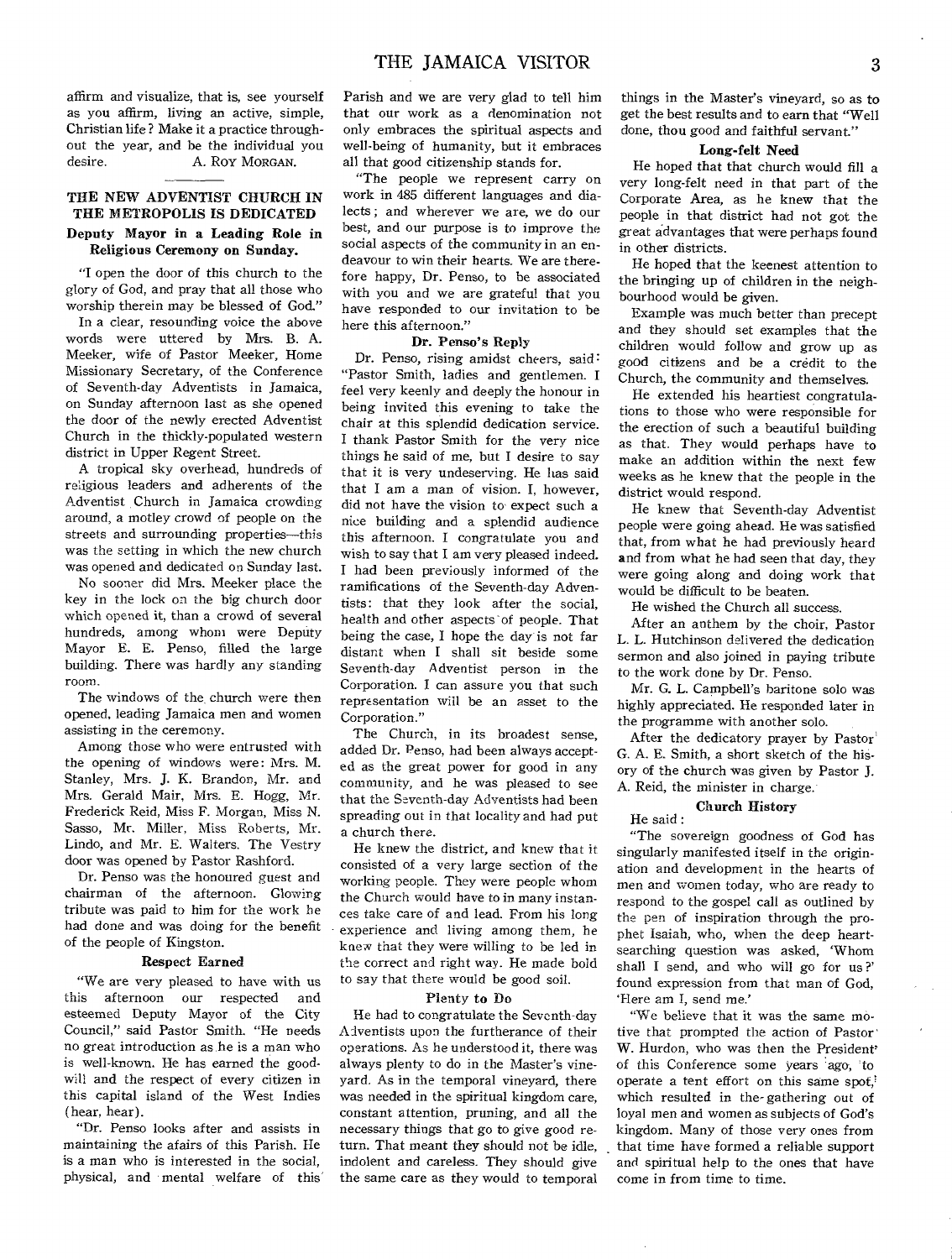"Shortly after the tent effort, plans were laid for the erection and prosecution of this structure in which we are now housed. The building then being underway, a call came for a change in the administrative circle, which caused a delay in its completion.

"After our arrival in this town two years ago, we were invited to look after the interest of the work here, and with the splendid and united effort of the brethren we started out with the ambition to complete same, and to have it dedicated as it is today.

"We began in May of this year, and though hedged in on all sides by the prevailing economic conditions, we have been able to reach the acme of our hopes, that is, to make the building magnifical according to our ability for the service of God.

"The seating capacity of the building is about 300 with a membership of 150. We are indebted to the many friends who have kindly responded to our solicitations for help during these times of financial difficulties; and with the free labour of our brethren and other friends, we have been able to have this building as it is.

"We earnestly pledge ourselves to be loyal to our fellowmen and to our God, waiting for the final consummation."

After a chorus by the choir, Mr. J. W. Grounds pronounced the Benediction, thus closing an interesting service.

*Abridged from the Gleaner.* 

### NOTES FROM THE FIELD

At each church visited by the writer in the Western Parishes before and during the Week of Prayer, the spirit of consecration was abundantly manifested. This spirit was particularly marked at Darliston, where I spent the last Sabbath of this precious Week. Everyone present promised God, aided by His Grace, to live the victorious life during the remainder of our lives. Eleven were added the day following by baptism, five of whom are from Cornwall Mt., where I laboured a few weeks in September.

As a fitting climax to its missionary endeavours, the membership of the Orange church was increased by five precious souls on December 31. A heavy shower of rain fell while they were being immersed, symbolic I trust of the "Rain of Righteousness" upon their transformed lives.

The New Year is bright with hope for fresh triumphs in the lives of God's people and for the onward march of Christ's kingdom upon earth.

We are praising God, not because of the several calamities that have visited us, but in spite of them. Our material efforts may crumble in the dust, our

earthly prospects be submerged by tide and flood, the fires of hell be lit about us, but Jesus lives. G. A. E. SMITH.

I visited the following churches during the month of December:—Old Harbour, Croft's Hill, Mount Providence, Richmond Park, and Bird's Hill.

At Old Harbour two couples were married, and on the morning of December 3, I baptized four persons in the sea at Old Harbour Bay. The church building at Old Harbour is still without windows. Would any of the readers of the VISITOR undertake to help us to provide the windows? They are very much needed. We should be very grateful for your help.

Leaving May Pen on the evening of December 8, at some minutes after four o'clock. I reached Croft's Hill at about nine o'clock P. M. Since my last visit, the brethren have boarded nearly three sides of the meeting-house. It is now nearer being water-tight than it used to be in its former condition. I had meetings here on Sabbath and Sunday.

I spent December 15 and 16 at Mount Providence. After marrying a couple on the morning of December 17, I left for home. The believers here have painted and sanded the outside of their building, and it looks very much better. I spent Sabbath December 23 with the company at Richmond Park. The believers have leased a lot of land, and built a small booth on it. There are some here who are preparing for baptism.

On Sabbath, December 30, I visited Bird's Hill. The Lord's Supper was observed. Many participated. This was followed by the election of officers. On the morning of December 31 I married a couple and after visiting a sick brother, I left for home.

On January 6, 1934, I visited our church at New Port. I am thankful for the many evidences of progress which I saw. They now certainly have something to give permanence to the work in this locality.

Unexpectedly I visited Cumberland on the morning of January 7, 1934. Brother Powell and his wife are still using their influence for good in and around this locality. We have already held two baptismal services at Cumberland, since they went to live there, and others are now preparing to be baptized soon.

That the good Lord may continue to bless and prosper the work during 1934 is the prayer of the writer.

W. H. RANDLE.

On Sunday, December 24, a baptismal service was held in the Coleyville churchyard, a baptismal pool having been built there to save the unpleasant journey to the former baptismal spot. About 200

persons were present to listen to the study of God's word and to witness the ordinance. Some prominent members of the community were seen in the crowd.

Fifteen persons went forward in this ordinance, thirteen from Coleyville and two from Craig. The membership of the Coleyville church now stands at seventytwo. A baptismal class of five was organized the following day, with others to come. Surely God is doing great things for Coleyville in these last days. To Him be the glory. H. P. LAWSON.

Owing to the recent storm and the incessant rains, our baptismal classes have been broken up to a great extent and baptisms delayed. Many of our brethren are still having trying experiences, as not only were their homes damaged, but much of their cultivations, on which they depended so much, were ruined. The Contented Hall church was completely wrecked, and the road at New Market, the crossing for that place, is still under water, the people depending on boats to take them back and forth.

At "New Hall" the water still remains a veritable lake, and the family, members of the Beverly church, must go over their property by boat. To get out on the road overland they must go by a trail through the hills, climbing over some steep and dangerous rocks, but they are full of courage in spite of it all. As the end approaches, calamities will visit this old earth oftener. Let us be faithful to Him who will never leave or forsake us.

# LIN RASHFORD.

Prof. and Mrs. R. E. Shafer went to Kingston on December 22 to attend the educational programme on the following Sabbath in the North Street church, when Professor Shafer gave an address. They took with them Messrs. Cleve, Clayton, and Frederick Henriques to visit their mother, and on Sabbath they, and Messrs. Colin Pitter and Clyde Nebblett gave the M. V. programme at the North Street church.

Prof. and Mrs. F. 0. Rathbun spent Christmas with Pastor and Mrs. B. A. Meeker at Cross Roads. On Sabbath Professor Rathbun spoke at the Regent Street church. On account of the press of work in the College Printery they returned on the 26th.

A pretty little wedding was solemnized at the Old Harbour S. D. A. church on the 26th of November, 1933, when Josiah Walker of Old Harbour Bay was married to Delretta Robinson of Old Harbour. Pastor W. H. Randle officiated, in the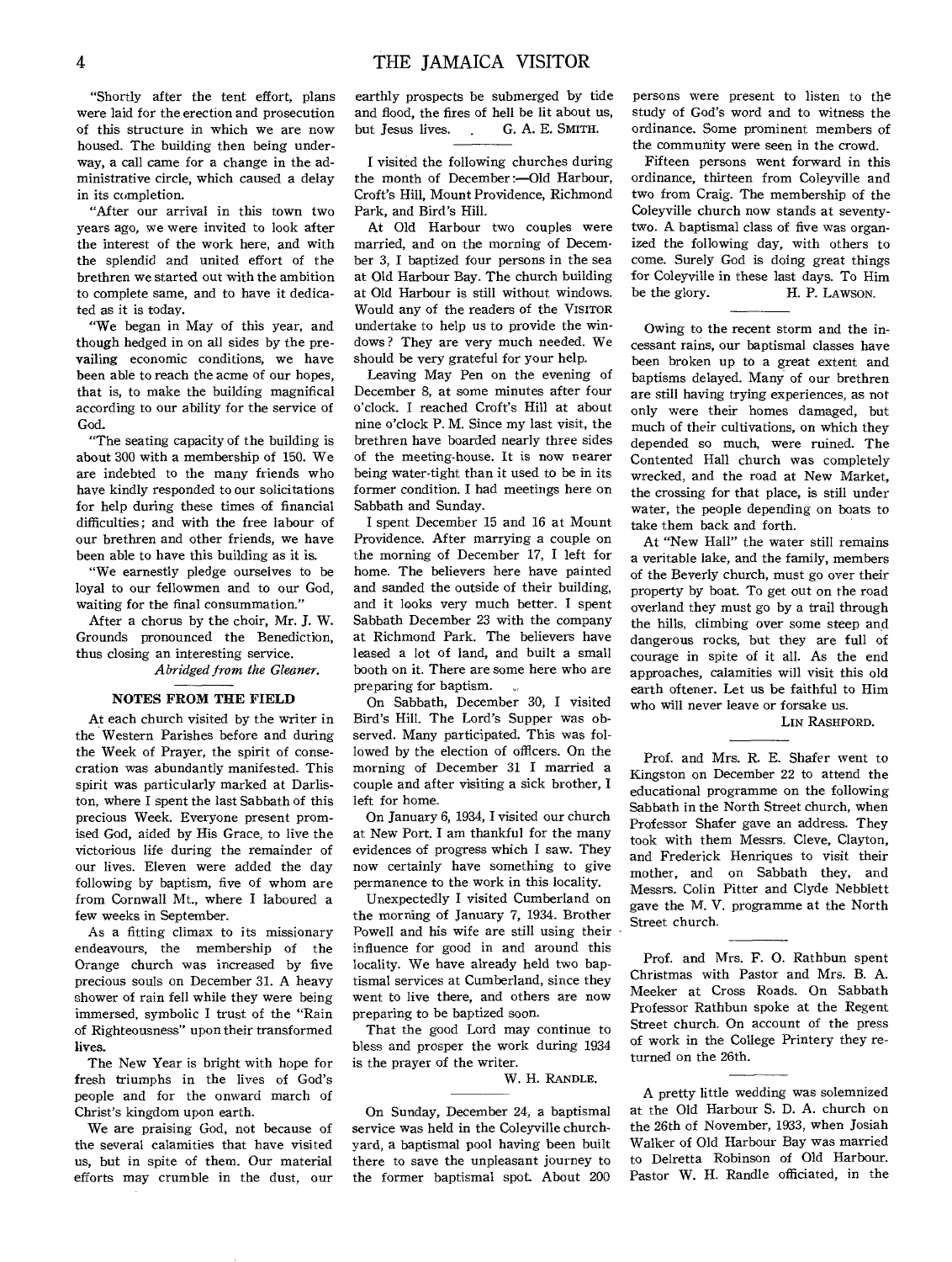presence of many witnesses. A reception was held at the home of Brother and Sister Plummer, the latter being the sister of the bride. We wish Mr. and Mrs. Walker much happiness.

In writing to the VISITOR, Brother Plummer also reports for the Old Harbour church: "We are of very good courage here. Though Satan rages, yet the work is onward. Four went forward in baptism on the 30th of November, among whom were Brother and Sister Walker, who were married the same day. Our Sabbathschool is very much alive on Sabbaths and nothing else can be said of the other services. Many of us have worked for five certificates in the different courses this year, and we didn't fail of reaching our mark. We are surely leaning on the many precious promises of the Bible. Please pray for us in Old Harbour."

Pastor Randle also officiated in another wedding, when Miss Vivia Ebanks of Grand Cayman became the bride of Mr. Uri E. Morgan of Mandeville. The ceremony took place on December 19 in the W. I. T. C. auditorium, which was beautifully decorated for the occasion. Both of these young people will be connected with the work of the West Indian Training College for the coming year, Mr. Morgan as assistant to Mr. Parchment and Mrs. Morgan as teacher in the Preparatory Department. We wish them the highest joy and success in their united service.



#### **Distribute More Literature**

Church members should count it a privilege to contribute to the offering on the first Sabbath of each month, since the funds received are to be used to provide literature for missionary purposes.

In one Division Conference they have a slogan "A tract a day." It would be well if we would start this slogan : "A tract or a paper each week." Dear Brethren and Sisters, let us begin this work in earnest. Those who are doing it will be glad, of course, to keep it up. More literature distributed means more souls won to Christ.

### **Missionary Volunteer Week of Prayer**

The special week of prayer for the young people is appointed for March 10- 17. We are planning to send you a copy of the Gazette which contains the Rally Day Programme and outlines for the lessons for Senior and Junior meetings during the week. If church officers will take

**a** deep interest in the Missionary Volunteer Week of Prayer, we are confident that rich blessings will result to the church.

According to the Spirit of Prophecy there are always "many unconverted youth among us." The church has a responsibility for their salvation.

#### **The Big Week Campaign**

Our next campaign for a BIG WEEK is to be launched about April 1. Each church member should begin now to seek the Lord for special direction as to his duty. We must not allow these campaigns to fail. More earnest prayer in seeking God for strength will lead to success. Do your part, and God will do the rest.

### **Junior Missionary Volunteers**

Junior Missionary Volunteer work should not be neglected. The Gazette contains outlines and suggestions for all the missionary meetings of the church from time to time, and should be in the hands of the officers of every church. You will always find a section devoted to the Junior Missionary Volunteer interests. These children and youth will be the young men and women of tomorrow. They need food adapted to their spiritual understanding.

Where there are only a few of Junior age, the regular M. V. meetings may include some parts adapted to the children. If possible, they should have some part in the campaigns, with supervision.

# **Bible Year**

Mrs. E. M. Riddell of Race Course has written telling how much she has enjoyed the Bible Year. She is anxious that others share like blessings.

We hope that many will finish reading the Bible soon. This year should be the best yet. The certificate year does not close till March 10; so you have a little time left to catch up with your reading, both in the Bible and in the Reading Courses.

# **HARVEST INGATHERING HONOUR ROLL-1933.**

BONNY GATE: J. Glanville, A. E. Glanville, V. Norman.

BEVERLEY: Mrs. F. Doran.

BROADGATE: M. Wallace, F. Yare. CARRON HALL: A. L. Boyd.

CLERMONT: S. Vernon.

CONFERENCE: H. J. Edmed, Mrs. H. J. Edmed, B. A. Meeker, J. W. Grounds, L.

Rashford, W. S. Nation, L. V. Hamilton.

DARLISTON: A. L. Lumley, I. G. Waldrow, M. E. James, I. E. Reid, L. James, E. C. H. Reid.

EVERTON PARK: D. Smith.

GAYLE: S. Boyd, T. Elliott.

GLENGOFFE: M. Rainford, S. V. Aflalo.

GUYS HILL: **A. Newman, 3. E.** Mc- • Donald, R. S. Smith.

HART HILL: Mrs. G. Hylton.

ISOLATED MEMBERS: E. M. Weir, Mrs. E. Davidson, Mrs. R. A. Fletcher.

JOINTWOOD: j. Holness, F. Kissendal, A. Kissendal, E. Kissendal.

KENCOT: N. Jacques, Mrs. Eastwood, Mrs. I. McCalla.

KINGSTON: L. L. Hutchinson, R. F. Harriott, J. S. Stockhausen, C. Cole, T. Lindo, E. Maxwell, A. Nibbs, D. Stanley, S Bailey, R. A. Matthews. F Rose, I. Harper, G. Pitter, I. Scott, C. C. McCatty, P. Wilson, J. U Johnston, N. E. Sasso, C: Gyles, L. Smith, M. Coote, E. Smith, Mrs Kerr, Mrs. M. C. Burr, Mrs. J. Cunningham, Mrs. A. Cole, Mrs. C. E. Smith, Mrs. K. Lindo, Mrs. E. Chang, Mrs. E. A. Hudson, Mrs. E. Anderson, Mrs. E. Maxwell, Mrs. Ann Scott, Mrs. C. W. Hewitt, Mrs. Morris.

Mandeville : R. E Shafer, B. R. Hamilton, E. M. Beresford, E. E. Parchment, K. Hewitt, Mrs. L. F Rathbun, Mrs. B. C. Peake, Mrs. R. E. Shafer, Miss E. M. Edmed.

MANCHIONEAL: I. Rayson.

MARCH TOWN: H. Buckham.

MORANT BAY: Mrs. Eliz. Henriques, Mrs. Eliz. Simpson, Mrs. S. Hines, Mrs. Alma Hossack, E. P. Wright, W .C. Wright, J. Henriques.

PORT MARIA : E. Williams, E. Gordon. REGENT STREET: Mrs. J. A. Reid, E.

Amos, A. Nicholson.

ROLLINGTON PEN: Mrs. J. A. Powell, Miss P. Cole.

SANTA CRUZ : H. J. Townsend, Mrs. H. A. Mullings.

ST. ANN'S BAY: R. Hurst, R. Martin, C. Tracey, W. A. Stevens, P. J. Hurst.

SPRINGFIELD: I. Brumley.

SPRING GARDEN: H. S. Gouldbourne, Mrs. **0.** B. Lawson.

SHERWOOD CONTENT: L. Lunan.

SPANISH TOWN: K. Blackwood, M Richards, Albertha Folkes, G. A. James, Geo. Morgan, Sgt. Major Clarke, C. W. Gibson,

N. Folkes, J. A. James.

WATERMOUNT: Ed. Cameron, W. Maxwell, A. Morrison, E. Francis.

WILLIAMSFIELD: Mrs. Harris.

# **SUGGESTIVE OUTLINE FOR THE ORGANIZATION OF MIS-SIONARY BANDS**

# I. BIBLE EVANGELISM BANDS

( a) Bible Readings

(b) Cottage and Open Air Meetings and Sunday School.

# II. LITERATURE MINISTRY

(a) Home Bible Study League 1. House to House Distribution 2. Correspondence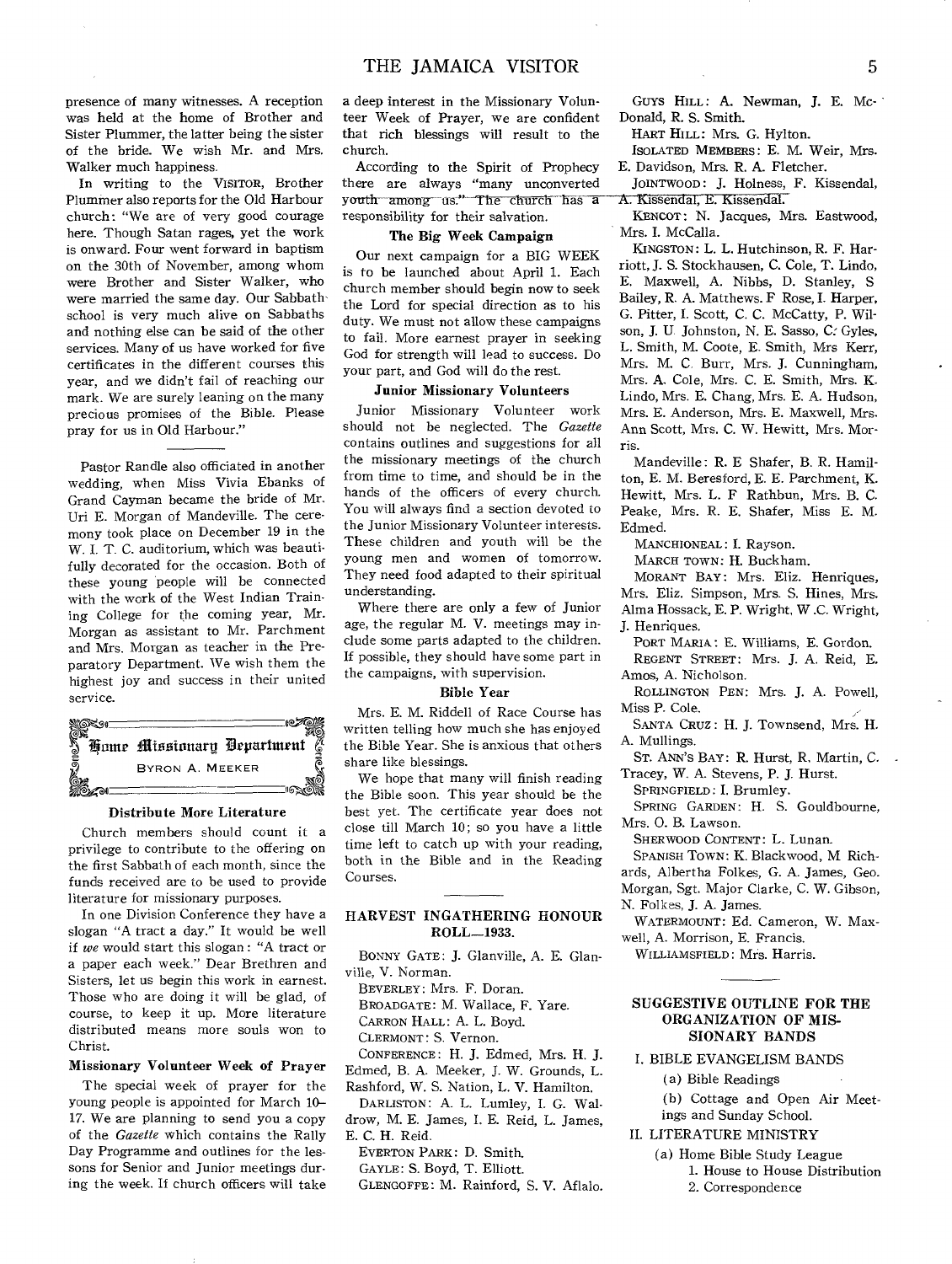(b) King's Pocket League Tracts always at hand to give when needed.

(c) Selling small books, etc.

- **III.** WELFARE WORK
	- (a) Dorcas Society
	- (b) Hospital and Prison Work
	- (c) Christian Help Work

NOTE:—Every church should foster the activities outlined above as far as numbers and talent will permit. There is a work for every one.

**The Christian experience of your youth will be determined largely by the reading you provide them.** The religious experience is to a great degree determined by the character of the books which the youth read in their leisure moments. The Reading Course books, chosen by the General Conference Young People's workers, will help them to a deeper Christian experience and, inspire them for service<br>in God's great work. H. T. ELLIOTT. in God's great work. your be interest<br>igious be interested<br>igious ship of only<br>mined were twelve<br>the in the program<br>is. The "After the<br>work." the song be-<br>interesting the song be-<br>intervice the good<br>LIOTT. This brough<br>ments we have "Many inter

 $\mathcal{L}$  . The straight  $\mathcal{L}$  of  $\mathcal{L}$  and  $\mathcal{L}$  and  $\mathcal{L}$ Sabbath School Department MRS. J. W. GROUNDS

# **one**<br>Abizoneen AMC-AFOR-DIACHAOHOREN

# **SABBATH SCHOOL GOALS**

Word has just been received from the Division Sabbath School Secretary outlining the goals for 1934. You will be interested to know that the PENNANT will be given to the schools reaching 100% in *either* Honour Cards or offerings, or to those reaching an *average* of 65% as heretofore. In order for a school to reach its financial goal, the offerings for the twelve Sabbaths should average 2d per member per Sabbath and an average of 1/- per member for the Thirteenth Sabbath, or an average of about 3d per member for each Sabbath in the quarter.

We are glad to give a few extracts from letters received about Investment Day. GAYLE:

"At the time appointed the signal was given and all took their places, with faces beaming with delight to enjoy or take part in the programme. The Superintendent gave the opening talk; then followed the recitations, songs, dialogues, symposium, and map-drill. It was encouraging to hear the reports of how the money was brought in; and although some encountered losses, they did not come<br>empty-handed." Mrs. Adeline Selvyn. Mrs. Adeline Selvyn. ROLLINGTON PEN:

"Although late, our Investment programme came off successfully on Sabbath, December 2. Pastor B. A. Meeker was our chairman. The tidy sum of £1.<br>15. 9 was realized." E. S. Perrin. 15. 9 was realized.'

# WILLIAMSFIELD:

"Owing to excessive rain, our Investment programme was postponed until November 26, and although it rained on that day, we spent a profitable time together, and thanked the Lord for His kind leading." Mortimer Smith. WIGTON :

"As our little Sabbath school in the Wigton district (formerly Plowden) of Manchester is only two years old and has never had an Investment programme before, the readers of the VISITOR may be interested in the one we had on December 2, 1933. We have a membership of only twenty, but on that day there were twelve visitors, most of whom helped in the programme.

"After the day's lesson study, Professor Rathbun, our Superintendent, announced the song beginning

'We plough the fields and scatter

The good seed on the land.'

This brought our minds to the investments we had made for Missions.

"Many interesting recitations were given by the children and dialogues by them as well as by the older members. These were interspersed with choruses well sung by a choir of young people. A violin solo was a special contribution by Mr. Cleve Henriques, who comes from the College to accompany our singing as often as possible.

"Then came the most interesting part of all—the gathering together of the Investment Funds and reports of how some of them were obtained: One gave the eggs from one hen, which had reached a total of  $7/-$ ; another, who is not yet a baptized member, invested a goat and brought 6/-; the secretary gave the pimento from one tree and brought 2/6; the teacher of the senior class brought 9/3 from the sale of flowers and plants; a brother who joined us only a few months ago brought  $1/-$ ; a young sister who had invested a lamb had no proceeds from it, but brought  $2/-$ ; and several others brought smaller amounts. The grand total was £1. 12.  $10\frac{1}{4}$ , which made us all happy." Mabel Smith.

# **HOW TO MAKE OUR SABBATH SCHOOL DURING THE COMING YEAR THE BEST IN ITS HISTORY**

**I** *Must give it* my own personal attendance. "Actions speak louder than words."

Kindly and faithfully invite others to attend. There may be some we can help to get there.

We must give our best attention to the work intrusted to us. If a scholar, be the best. If a teacher, be a soul-winner. If an officer, be a live one.

Devotion to lesson study is a requirement we cannot afford to miss. The habit of learning will grow if we faithfully cultivate it. A bad memory may be improved, and a good one made better.

Encourage others in all that relates to the Sabbath school and its work. Personal influence tells.

Sacrifice is required in all successful undertakings. If we have a garden, we must take time to cultivate it. The Sabbath school calls for financial help for the mission field. We must give this our attention, remembering that "God loveth a cheerful giver."

Over it all we must determine to live out the ideals of the Sabbath school,—a better educated mind, a more prayerful life, a Christlike service for our fellow men.

In this way each Sabbath school may be improved, and this year prove the best<br>vear in its history. Pastor R. Hare year in its history.



"'Stay at home,' said Inclination, `Let canvassing wait.'

`Go at once,' said Duty firmly, `Or you'll be too late.'

`But it rains,' said Inclination,

And the wind is keen. `Never mind all that,' said Duty;

`Go and brave it, Jean.'

Jean stepped out into the garden, Looked up at the sky,

Clouded, shrouded, dreary, sunless, Rain unceasingly.

'Stay,' again said Inclination; Forth went Jean with no more waiting. `Go,' said Duty once again,

`Forth into the rain.' You will smile if now I tell you

That this quiet strife, Duty conquering Inclination,

Strengthened all her life.

Sometimes on a little skirmish Hangs a bookman's fate.

Very much hung on that skirmish

At the garden gate."

Every colporteur knows the true import of this poem. Hew often success would have been achieved if only we would answer where duty calls instead of yielding to "Inclination's" subtle sneer.

As you rise in the morning, fellow workers, how do you begin the day? Do you start with laziness, with fretfulness, or with selfishness? These qualities are not to be found with "The Knight of the Prospectus."

An early morning start is the secret of success in the colporteur work. Inspiration furnishes us with many examples of success and also victories gained in the early mornings. Even the birds can be an object lesson. Instinct tells them that God has a berry for each one, but He is not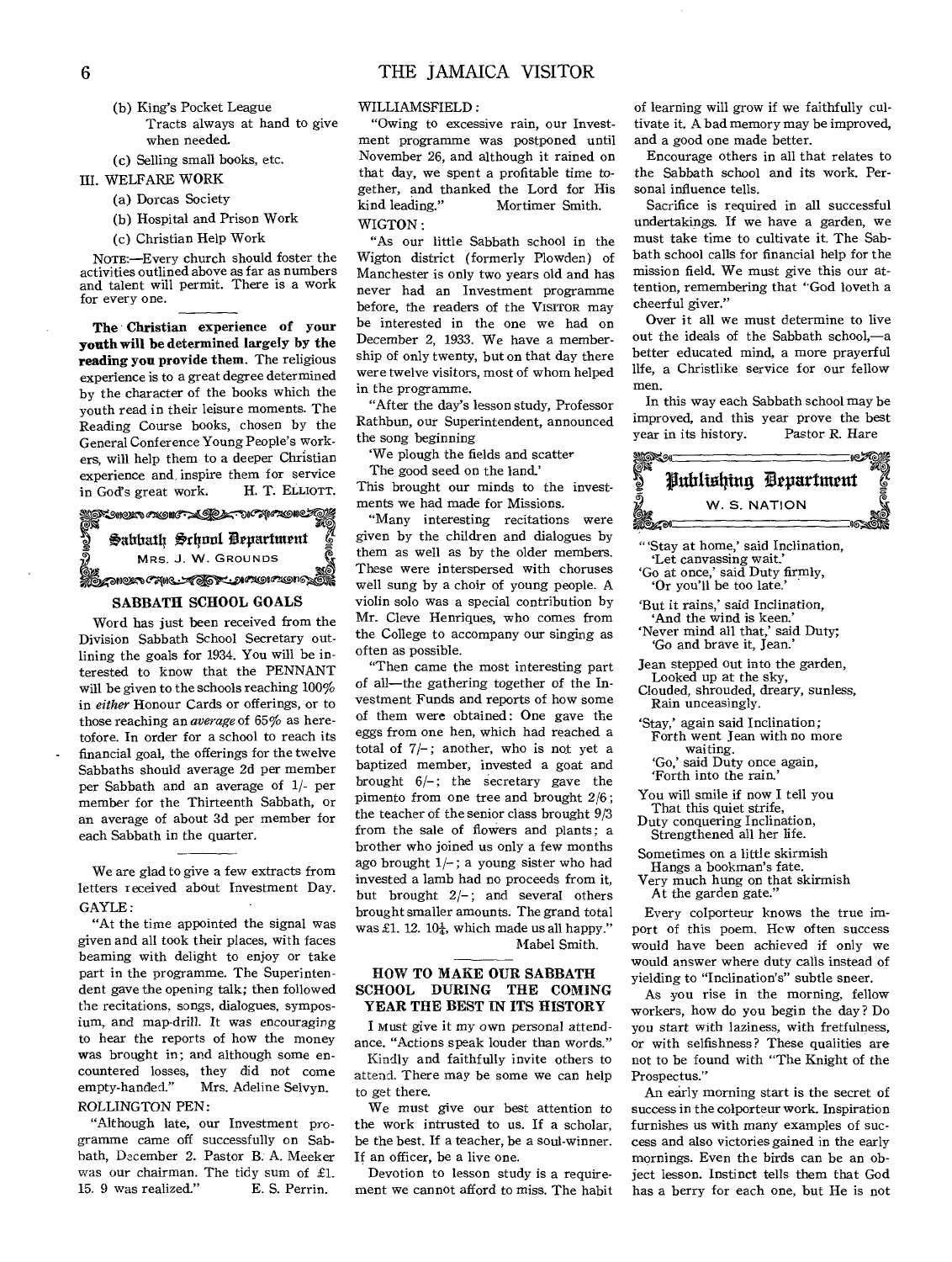going to throw it into their nests. Therefore they are out very early to find food.

It is very essential to take your "Soul's morning bath" the first fifteen minutes of the day, so that all impurities may be washed away. It is good to remember that "They that wait upon the Lord shall renew their strength; they shall mount up with wings as eagles; they shall run and not be weary; and they shall walk and not faint."

Now you have been talking with Jesus; therefore give Him a few minutes to talk with you. Listen carefully while He speaks. After receiving your marching order, you may go in the strength of it for forty days if this is necessary, and your strength will not fail. For "Lo I am with you aiway," is His divine promise.

Brethren, let us make this year a banner year in our Literature work Do not watch the outlook. Look up. He who looks at the sun never sees his shadow.

I am sure we are all glad and happy to know that brother B. A. Ricketts is planning to make a new start this year in  ${}^j$  the field. We are sorry that he had been so much handicapped the past year. He writes: "I had not been abounding in the work of the Lord ; I had become indifferent and careless, but I have suffered for it indeed on every hand. Now as long as God lendeth me breath, you can depend on my co-operation in the book work."

Brother Ricketts took the first place with deliveries for 1932. Brother B. E. Hurst has taken the first place for 1933. Who will be first for 1934?

| Colporteur Report    |       |                 |             |  |  |  |  |  |
|----------------------|-------|-----------------|-------------|--|--|--|--|--|
|                      |       | December, 1933. |             |  |  |  |  |  |
| <b>NAME</b>          | HOURS | <b>SALES</b>    | DELIVERIES  |  |  |  |  |  |
| Cousins, C.S.        | 103   | 7, 9, 1         | 5.5.1       |  |  |  |  |  |
| Claypole, G. L.      | 171   | 18.0            | 9.17.6      |  |  |  |  |  |
| Dawkins, A.          | 67    | 2.14.0          | 8.15.0      |  |  |  |  |  |
| Destoe. K.           | 38    | 18.0            | 4.14.0      |  |  |  |  |  |
| Dillon L.            | 145   | 35.0.0          | 17.0.0      |  |  |  |  |  |
| Farrell. S.          | 28    | 1, 1, 0         |             |  |  |  |  |  |
| Grant, H. W.         | 37    |                 | 3.14.0      |  |  |  |  |  |
| Haye, N.E.           | 86    | 33.06           |             |  |  |  |  |  |
| Hutchinson, Florence | 11    | 4.0.10          |             |  |  |  |  |  |
| Hurst, B. E.         | 40    | 14.10.0         | 11.18.0     |  |  |  |  |  |
| King, J. S.          | 47    |                 | 3.4.3       |  |  |  |  |  |
| Miller, H. G.        | 94    | 16.6.0          | 13.4.0      |  |  |  |  |  |
| Ricketts, C.         | 84    | 18.10. 0        | 2, 4, 2     |  |  |  |  |  |
| 18                   | 951   | £134, 7, 5      | £79.16. $0$ |  |  |  |  |  |
|                      |       |                 |             |  |  |  |  |  |

# West Indian Training College PROFESSOR R. E. SHAFER  $16311$

# NEWS NOTES

At our Friday evening Vesper service December 22, Mr. B. R. Hamilton led out. Instead of following the usual order, we were all asked to have a part in providing thoughts for consideration by quoting a favourite statement from the Bible or Spirit of Prophecy. Some very fine quotations were given, of which the following are examples:

Miss U. Lawrence-"Precious are the opportunites offered you while you are in school. Make your school life as perfect as possible. You may pass this way but once, and it rests upon you whether your work will be a success or a failure."

Mrs. B. Peake-"If you will seek the Lord and be converted every day; if you will of your own spiritual choice be free and joyous in God; if with gladsome consent of heart to His gracious call, you come wearing the yoke of Christ-the yoke of obedience and service-all your murmurings will be stilled, all your difficulties will be removed, all the perplexing problems that now confront you will be solved."

Mr. Melvin Nembhard-"We must fall upon the Rock and be broken before we can be uplifted in Christ. Self must be dethroned, pride must be humbled, if we would know the glory of the spiritual kingdom."

Mr. George Nicholas-"None but those who have fortified the mind with the truths of the Bible will stand through the last great conflict." "Flee to the neglected Bible ; the words of inspiration are spoken to you ; pass them not lightly by."

Miss H. Gauntlett-"None but Christ can fashion anew the character that has been ruined by sin. He came to expel the demons that had controlled the will. He came to lift us up from the dust, to re• shape the marred character after the pattern of His divine character, and to make it beautiful with His own glory."

Two weeks from the date of this writing the 1934 school year opens. Our school family, which was very small during the holiday season the last week of the year, is increasing daily as students return after a brief respite from their vacation work to prepare for another year

of school. The prospects are that practically all of last year's students will return in addition to several new ones from Jamaica and oversea.

We are glad that Mr. Curtis Parchment has been able to return to the hill-top after an absence of about nine months. He has joined the Wood Products Department.

Mr. Aston Hamilton also looks happy to return. He was obliged to spend his vacation in the hospital, at Black River, where he underwent an operation to the leg that was broken in April, 1932, and which refused to heal completely. We are glad to report that the operation appears to have been very successful.

Professor Shafer, accompanied by Mrs. Shafer, left January 4 for a trip through the northern parishes. He planned to call at the homes of several students and also business men in the interests of the school, while taking a little well-earned vacation. On the return trip he plans to stop off at Kingston to meet Professor and Mrs. H. D. Isaac and Eileen, who are due to arrive January 10 to connect with our school.

Those who work in the Wood Products Department are eagerly awaiting the arrival of the new combination saw provided by the Big Week of 1933. Its place in the shop has been ready for some two or three weeks. This piece of equipment will be a great help in speeding up production.

Mr. 0. Campbell, temporarily assisted by Mr. Curtis Parchment, is holding the fort in the Sheet Metal Department while Mr. Morrison, the Superintendent, and the rest of the workers in that depart. ment are over at Malvern on two large jobs repairing damage caused by the storm of last October. E. M. EDMED.

<sup>7</sup>Young People*s* Page

# FOUNDING OF THE PIATA MISSION

(Concluded from last month.)

The director could hardly hold back the lump in his throat as he saw the earnestness of the Indian chief. How he wished it was in his power to give him a pastor! He was an Indian who had come nearly forty miles for a director. What could he tell him in order not to disappoint him too greatly?

Finally the director, putting his arms around Chief Gregorio, said with much emotion, "Friend, I wish it were in my power to give you a pastor, but I am not the superintendent. You'll have to go to Puno and see the big director of all the evangelist missions."

"What shall I tell my people!" exclaimed the chief. "Can't you even give me a teacher to take back and teach my people the true way? They are expecting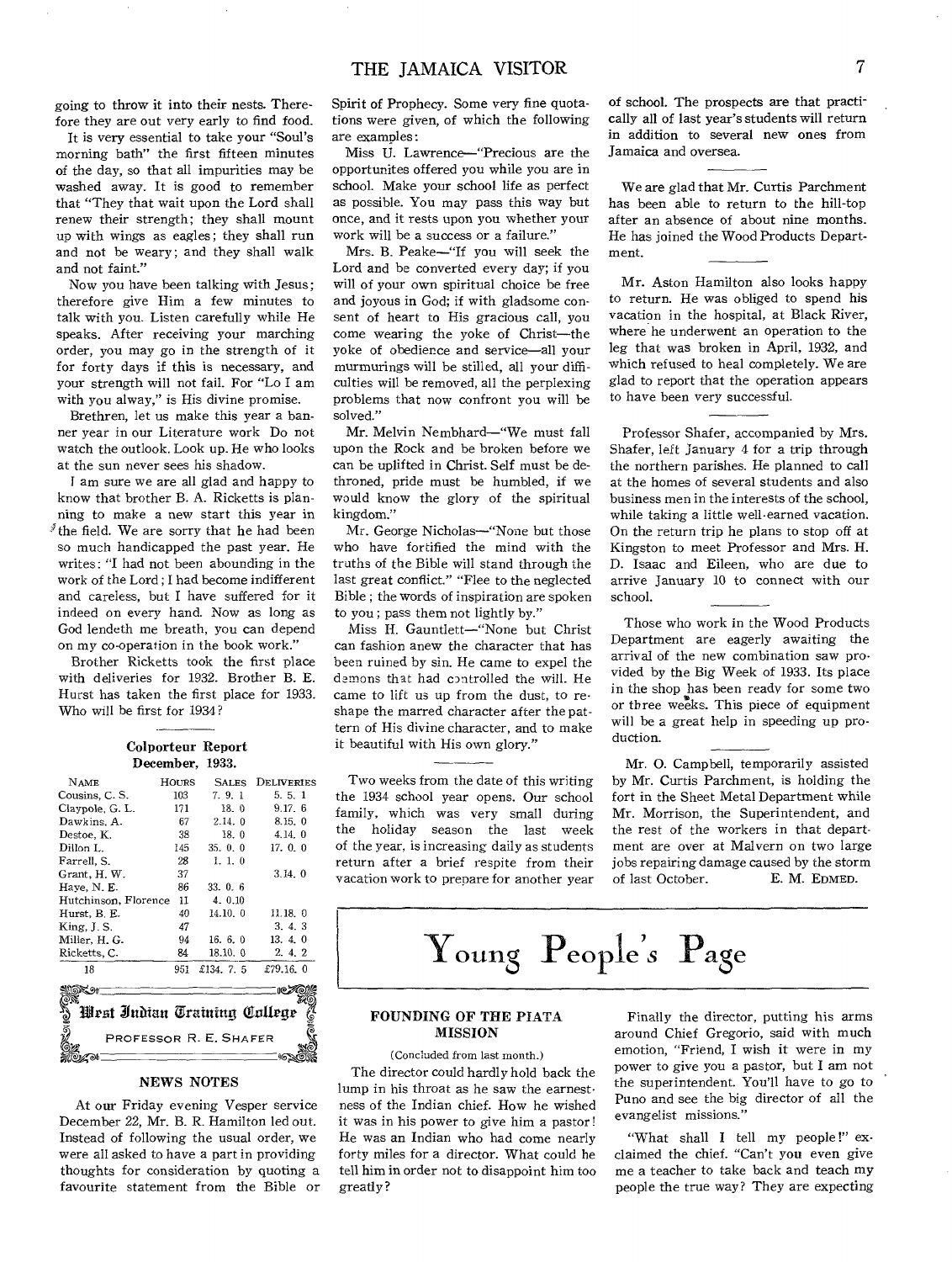me to bring back a pastor. What shall I tell them ? If I come back empty-handed they might stone me."

He then told the pastor of the pillage, and how he had been blamed for this ; how he had pacified them by promising to get them a pastor to protect them. The director seemed puzzled for a while. How could he send this Indian away emptyhanded, who plead so earnestly for some one to teach his people ? After much thought he decided to call a young native helper who could talk Spanish. He was asked to go to Piata, and teach the Indians while Chief Gregorio searched for a pastor.

The next morning the two said goodbye and wound their way back up the rocky cliff that leads to the main road. Gregorio was not completely satisfied yet. He wanted a foreign pastor like that sympathetic man he had just met. He would, however, he said to himself, solace the Indians with a teacher and strike out as soon as possible for Puno.

A few weeks later saw Chief Gregorio, and several others as companions with packs on their backs, climbing the winding mountain trail on their way to Puno. After four days of constant walking they arrived at the mission there, and stood before Brother Wilcox, who, smiling down at them, asked them what they wanted.

"We want an evangelist pastor for Plata," declared Gregorio, the spokesman for them all, who could speak a little Spanish. We have come eighty, miles from our village. We were told you could give us a pastor." They handed him a letter that had been kindly written by the other pastor.

"We want to know about the true God," they continued in chorus. "We want a pastor to teach us. Hundreds of men and women are waiting for us to return with a pastor."

Superintendent Wilcox stood looking at these men for some seconds. Here, was his chance to open up the work in that vast district of Huancane. He had been praying for just such an opening.

Telling them to wait, he stepped into his office and consulted with the secretary and others. It was decided to do all possible to put a director in Plata who could open up the work. They would write a letter to Brother Elvin asking him to leave his present work and go to Piata. This letter was handed to Chief Gregorio.

"We'll give you a pastor," said Pastor Wilcox, "providing Brother Elvin who is now in Occa Pampa can go. Will you build a church and house for him if he comes ?"

"We'll do anything," they declared, "if you will only give a foreign pastor to teach us."

The four days back were made in three, so anxious were Gregorio and his companions to break the news. Stopping over night to tell the waiting Indians, they hastened on to the town named to find out what Brother Elvin would say. It was Sabbath when they arrived at his mission. Church services had just begun. They drank in eagerly the words of truth spoken by Brother Elvin as he told of how Jesus had come to this world and died for sinners such as they.

After services they handed him the letter. On reading it, Brother Elvin entered the house to consult with his wife. Returning, he told them he would go as soon as possible, telling them to be ready at any time to come for him and his household articles. In the meantime they could prepare a house for him.

Some two months- later Brother Elvin, accompanied by Brother Wilcox, and Brother Fiela, the sympathetic pastor of Umuchi, went to Piata to establish the mission. That night the Indians had a feast for their pastor and his companions. The three workers were kept up almost all night as different ones brought a present. At last after several years of wandering, suffering, and adventure, a director was to be placed in their village to teach these ignorant souls the true way! True to their word, they soon had the buildings erected. After one year's work by a foreign pastor, the Indians had built their church, teacher's house, director's house, and storehouse and dispensary. Two hundred believers were baptised that same year.

Today after one year of Brother Elvin's stay, and five years of the writer's stay, Piata Mission has outgrown its neighbours which were established several years before. It is now the largest mission around Lake Titicaca, with a membership of 1,637. Surely the planting of truth in Huancane was God's choosing, and God has shown His. great pleasure by giving an abundant harvest. Joy and peace now reign in the hearts of the believers. News of the work in Huancane are echoed and re-echoed throughout Peru. Even in the halls of Congress are heard the praises of what the evangelists are doing in the Huancane Province. Men who once hated the sight of an evangelist Indian have since learned to love and respect them as the most honoured of Peru's Indian citizens.

> G. A. SCHWERIN, *Director, Mission Station, Lake Titicaca Field.*

"The chief curse of the present age is that so few people see any wrong in anything that they wish to do or say."— *The Expositor.* 

**CHICA SHARL 211023 4 000 ----**—<del>…4 ken</del>:@23016949169 LITTLE FOLKS' CORNER c4.1 ]\*\*8:@?Rtor--0 -4-1=oaTU.9amicx.oka

#### Dear Little Folks:

I enjoyed all of the letters you wrote me during January, and especially those that mentioned the poem and the Health Creed. Enid Billett said,"I love the poem very much and I am trying to memorize it, and also to put in practice the health creed, for I want my body temple to be kept clean so that Jesus can abide with me always." Carmen Bradshaw and Eudora Webber also say they are studying the poem and adopting the creed. That is fine! Now aren't there more who will do that?

The Thinking-cap Questions this month are harder than those for January, and I hope both the Young People and the Little Folks will try hard on them. On the 10th of the month send me as many answers as you can: give the number of the questions, please, and then tell who spoke's the words and if possible where the words are found in the Bible. Even if you can't find all of them, send all you can. And we shall see who has the most. But be sure to put a penny stamp on your envelope.

You all like missionary stories, don't you? They tell about children in other countries who do interesting things. So I am giving you a story this month about some children in Fiji, some islands over in the Pacific Ocean.

# LITTLE HELPERS IN FIJI

"Who would like to do some work this morning for Sabbath school offerings?" "I would!" "I would!" "I would!" came back a chorus of eager answers. "All right, I want you all to bring some fertilizer from the paddock for my garden." *"Sa vinaka, sake,"* and off scampered six little members of the Buresala Sabbath school to find the wherewithal to carry out their task. In a few minutes they returned, armed with a divers collection of old rusty tins, ranging from a kerosene tin down to a two-pound jam tin. A little maid of about three years had brought the jam tin in which to carry her load.

"Now, remember," I warned them, "you will be paid only for the amount of work done, and not according to time." For I knew that, by and by, the tempting shade of the big mango trees would appeal to some of them.

Soon the harmonious strains of "On Jordan's Stormy Banks" came floating up the hill. These little Fijian children are very fond of singing, and often, on a Sabbath afternoon, they sit and sing to- (Turn to page 10)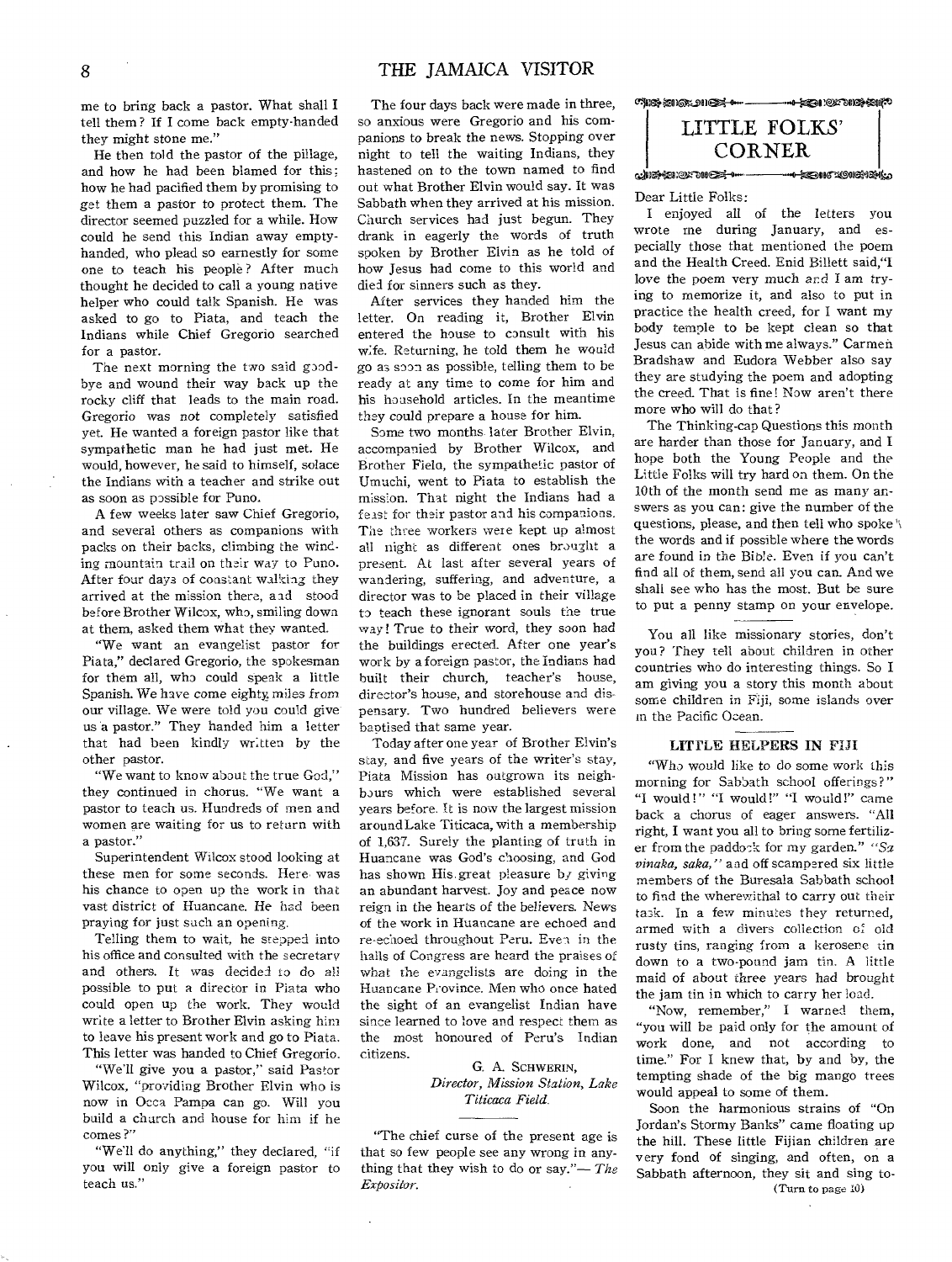# THE JAMAICA VISITOR 9

# **REPORT OF TITHE AND OFFERINGS FOR MONTH OF DECEMBER 1933.**

 $\epsilon$  .  $\bar{\bar{z}}$ 

|                            |                       | DECEMBER 1933.         |                       |                        | March Town<br>Mile End                                         | 2.15.4                                     | 1. 4. $6\frac{1}{2}$<br>0.9.0         | 0.2.6                             | 0, 3, 9                                                   |
|----------------------------|-----------------------|------------------------|-----------------------|------------------------|----------------------------------------------------------------|--------------------------------------------|---------------------------------------|-----------------------------------|-----------------------------------------------------------|
|                            |                       |                        |                       |                        | Montego Bay                                                    | $0.8.5\frac{1}{4}$<br>4. 0. $6\frac{1}{2}$ | 1. $4.10\frac{1}{2}$                  |                                   | 0.6.7                                                     |
| Churches and<br>Companies  | Tithe                 | S. School<br>Offerings | Offerings<br>to Miss. | Harvest<br>Ingathering | Morant Bay                                                     | 4.10. $8\frac{3}{4}$                       | 2. 3. 3                               | $0.4.5\frac{1}{4}$                | $3.11.8\frac{1}{2}$                                       |
| Amity                      |                       |                        |                       |                        | Mt. Carey                                                      | 3.11. 1                                    | 1.17. $7\frac{1}{2}$                  | 1.10.6                            | $0.11.2\frac{1}{4}$                                       |
| Auchtembeddie              | 1.13.0                | 0.14.6                 | 0, 0, 8               | 0.3.3                  | Mt. Peace                                                      | 2.14.8                                     | 1. 1. $3\frac{1}{2}$                  | $0, 3, 0\frac{1}{2}$              | 2. 5. $7\frac{1}{2}$                                      |
| Axe and Adze               | 2. 0. $6\frac{1}{2}$  | 1. 1. 3                | $0.2.3\frac{1}{2}$    |                        | Mt. Providence                                                 | 3. 1. $4\frac{1}{2}$                       | 1. 6. $0\frac{1}{4}$                  | 0.5.11                            | $0.10.4\frac{1}{2}$                                       |
| Ballimonav                 | 0.12.52               | $0.4.8\frac{1}{4}$     | 0.2.0                 | 0.4.3                  | Newell                                                         | $2.9.3\frac{3}{2}$                         | 1. 8. $1\frac{1}{2}$                  | $0, 1, 2\frac{1}{2}$              | 0.2.11                                                    |
| Bamboo                     |                       |                        |                       |                        | New Port                                                       | 1. 3. $6\frac{1}{2}$                       | 2, 5, 2                               |                                   | $0.9.3\frac{1}{2}$                                        |
| Beverley                   | 1.14.92               | $0.19.8\}$             | $0.4.3\frac{1}{2}$    |                        | New Market                                                     |                                            |                                       |                                   |                                                           |
| Bird's Hill                | 2.0.0                 | 1.0.4                  | 0.4.0                 | 1.3.0                  | Old Harbour                                                    | 0.11.7                                     | 0.18.7                                | $0, 0, 6\}$                       | 0, 7, 3                                                   |
| Bryant Hill                | $2.11.10\frac{3}{4}$  | 2.0.2                  | $0.5.11\frac{1}{2}$   | 0.15.6                 | Olive Mount                                                    | 0.17.9                                     | 0.3.3                                 |                                   |                                                           |
| Blue Hole                  | 1.17.5                | $0, 6, 5\frac{1}{2}$   | $0.1.7\frac{1}{2}$    |                        | Orange                                                         | 1.17.2                                     | 1.12.0                                | 0.4.10                            | 1.9.0                                                     |
| Beeston Spring             |                       |                        |                       |                        | Ocho Rios                                                      |                                            |                                       |                                   |                                                           |
| <b>Bellas Gate</b>         | 1.2.6                 | 1, 0, 2                | 0.0.10                | 1.11.9                 | Petersfield                                                    | 1.13.9                                     | 0.19.11                               | 0.4.11                            | 0.14.4                                                    |
| Bagbie                     | 2. 7. 3               | 1.18.9                 | $0.0.9\frac{1}{2}$    | $2.4.7\frac{1}{2}$     | Prospect                                                       |                                            | 0.1.9                                 |                                   |                                                           |
| <b>Brittonville</b>        | $1.10.11\frac{1}{2}$  | $0.12.9\frac{1}{2}$    | 0, 0, 7               | 0.7.5                  | Plowden                                                        |                                            | 2. 7. 7                               |                                   |                                                           |
| Bonny Gate                 | $0.19.11\frac{3}{2}$  | 1. 3. $9\frac{1}{4}$   | 0, 1, 3               |                        | Port Antonio                                                   | 4. $9.11\frac{3}{4}$                       | 1, 6, $5\frac{1}{2}$                  | 0.5.0                             | 0.16.0                                                    |
| Broadgate                  | $0.10.10\frac{1}{2}$  | 0.13.10                |                       |                        | Port Maria                                                     | $0.6.4\frac{3}{4}$                         | 0, 9, 2                               |                                   | 0.9.11                                                    |
| Blackwoods                 |                       | 0.10.3                 | 0, 1, 0               |                        | Porus                                                          | $1.6.1\frac{3}{4}$                         | 2.4.6                                 | 0.4.5                             | 0, 7, 3                                                   |
| Brown's Town               | $1.13.10\frac{1}{2}$  | $0.5.1\frac{1}{2}$     | $0.0.10\}$            | 0.60                   | Riversdale                                                     | 1.8.1                                      | 1.18. $8\frac{3}{4}$                  | 0.2.10                            | $0.4.4\}$                                                 |
| Carron Hall                | 0, 1, 0               |                        |                       |                        | Regent St.                                                     | 5. 1. $6\frac{1}{4}$                       | 2. 1. $5\frac{1}{4}$                  | $0, 6, 9\frac{1}{2}$              | 0.66                                                      |
| Campbell's Castle 0. 7. 8} |                       | 0.6.8                  |                       | $0.1.8\frac{1}{2}$     | Rollington Pen                                                 | $8.10, 7\frac{1}{2}$                       | 3.8.9<br>÷.                           | 0.17.3                            | $2.11.10\frac{1}{2}$                                      |
| Cornwall Barracks          |                       |                        |                       |                        | Race Course                                                    |                                            |                                       |                                   |                                                           |
| Contented Hall             | 0.10.5                | $0.9.11\frac{1}{4}$    | 0.3.2                 | 0.2.6                  | Reeves Mountain                                                |                                            |                                       |                                   |                                                           |
| Coleyville                 | $2.12.4\frac{3}{4}$   | 1.19. $0\frac{3}{4}$   | 0.10.3                | 0.12.9                 | Robin's Hall                                                   |                                            | 0, 9, 8                               | $0.0.10\frac{1}{2}$               |                                                           |
| Cumberland                 | $0.15.11\frac{1}{4}$  | 1.9.3                  |                       |                        | Richmond Park                                                  |                                            | 0.12.4                                | 0, 0, 6                           |                                                           |
| Cooper's Hill              | 1.12.7                | $0.11.~0\frac{1}{4}$   | 0.0.10                | 1. 7. 1                | Santa Cruz                                                     | 4. 6. $5\frac{1}{2}$                       | 1.8.6                                 | 0, 8, 0                           | $0.5.9\frac{1}{2}$                                        |
| Comfort Valley             | 0, 8, 4               | 0.10.52                |                       |                        | Salem                                                          |                                            |                                       |                                   |                                                           |
| Cornwall Mt.               |                       |                        |                       |                        | Sligoville                                                     | 0.19.6                                     | 0, 5, 3                               |                                   | 0.11.6                                                    |
| Clermont                   | 6.17.11               | 5.17. 5                | 0, 3, 9               | 1. 8. 3                | Sav-la-mar                                                     | 0.10.0                                     | 0.9.2                                 |                                   |                                                           |
| Coker                      |                       | $0.9.10\frac{1}{2}$    |                       |                        | Sheffield                                                      | 1.12. 5                                    | 0.12.9                                | $0.5.4\frac{1}{2}$                | 0.2.6                                                     |
| Cross                      | 0.15.6                | 0.14.2                 | 0.9.0                 | 0.36                   | St. Ann's Bay                                                  | 3. 1. $6\frac{1}{4}$                       | $2.4.8\frac{1}{2}$                    | 0.2.6                             | 3. 0. $6\frac{1}{4}$                                      |
| Craig                      | 1. 2. $7\frac{1}{2}$  | 0.19. $7\frac{1}{4}$   | $0.2.2\}$             | 0, 2, 9                | Sherwood Content 0.19. 3                                       |                                            | $0.6.0\frac{1}{2}$                    | $0.3.3_{2}^{3}$                   | $0.1.9\pm$                                                |
| Cave                       |                       |                        |                       |                        | Sherwood Forest 0.11. $5\frac{1}{2}$ .                         |                                            | $0.6.5\frac{1}{2}$                    | 0, 0, 6                           |                                                           |
| Croft's Hill               | 0, 5, 3               | 0.3.0                  |                       |                        | Southfield                                                     | 2. 5. 8                                    | 1. 4. $8\frac{1}{2}$                  | 0, 5, 9                           |                                                           |
| Devon                      |                       |                        |                       |                        | Spanish Town                                                   | 7. 8. $9\frac{1}{2}$                       | 5.2.0                                 | 2. 7. 1                           | 4.15. $4\frac{1}{2}$                                      |
| Darliston                  | 5. 2. $8\frac{1}{4}$  | 2.18.02                | 0.3.11                | 0.18.7                 | Swift River                                                    | 5.18. 9 $\frac{1}{2}$                      | $0.17.1\frac{3}{4}$                   | 0, 3, 0                           | $0.6.6\frac{1}{4}$                                        |
| Dalvey                     | 0, 6, 0               | 0, 6, 0                | 0.16                  | 0.12.0                 | Spring Garden                                                  | 1. 7.10                                    | 1.19.8                                | 1. 9. $6$                         | $1.11.1\frac{1}{2}$                                       |
| Dallas Castle              |                       |                        |                       |                        | Seaford Town                                                   | 1. 2. $1\frac{1}{4}$                       | 1. 0. $9\frac{1}{4}$                  |                                   | 0.3.0                                                     |
| Dias                       | $0.5.8\frac{3}{4}$    | 0, 6, 8                | 0.0.11                |                        | Springfield                                                    | 2.11.7                                     | $0.13.1\frac{1}{2}$                   | 0, 3, 0                           | 3.4.10                                                    |
| Duxes                      | 0.12.0                | 0. 4. $1\frac{1}{4}$   |                       |                        | Troy                                                           | 1. 3.10                                    | $0.18.0\frac{3}{4}$                   | $0, 2, 6\frac{1}{2}$              | 0, 2, 6                                                   |
| Everton Park               | 0, 5, 1               | $0.13.0\frac{3}{4}$    |                       | 1.13.0                 | Trinityville                                                   | $0.1.3\frac{1}{2}$                         | 0.1.5                                 |                                   |                                                           |
| Flower Hill                |                       |                        |                       |                        | Thornton                                                       |                                            |                                       |                                   |                                                           |
| Fruitful Vale              | $0, 5, 0\frac{1}{2}$  | 0.11.6                 |                       |                        | Vaughansfield                                                  | $0, 2, 4\frac{1}{2}$                       | $0.15.5_{2}^{3}$                      | 0, 0, 3                           | 0, 5, 9                                                   |
| Florence Hill              |                       |                        |                       |                        | Waterloo                                                       | 0.11.0                                     | 0.18.8                                | 0.0.11                            |                                                           |
| Glengoffe                  | $1.12.10\frac{1}{2}$  | 1.16. $0\frac{1}{2}$   | 0.16                  | 0, 2, 0                | White House                                                    | 0.9.8                                      | $0.6.5\frac{1}{2}$                    |                                   |                                                           |
| Goshen                     | 1. 2.10               | $0.9.2\frac{3}{4}$     | 0, 0, 6               | 0.5.0                  | Water Mount                                                    | 6.15. $0\frac{3}{4}$                       | 4.13. $1\frac{3}{4}$                  | $0.6.11\frac{1}{4}$               |                                                           |
| Green Castle               |                       |                        |                       |                        | Williamsfield                                                  | 4.7.0                                      | $2.3.0\frac{3}{4}$                    | 0, 0, 6                           |                                                           |
| Grove Town                 | $2.12.11\frac{1}{2}$  | 1.19.4                 | 0, 5, 4               | 1.0.0                  | White Hill                                                     | 0.1.0                                      | 0. $6.10\frac{1}{2}$                  |                                   | 0.3.4                                                     |
| Gayle                      | 5.17. $2\frac{3}{4}$  | 1.11. $4\frac{1}{4}$   | 0.4.10                | 3.0.4                  | Isolated & Conf. 72. 8.10                                      |                                            | 4. 1. 2                               | 17.8.3                            | 4. 9. 1                                                   |
| Guy's Hill                 | 3.7.8                 | $0.12.3\frac{1}{4}$    | 0. 2. $2\frac{1}{2}$  | $0.5.7\frac{1}{2}$     | Totals                                                         | 324.17.5                                   | 134.13.82                             | 38.13. $1\frac{1}{4}$             | 79. 6. $4\frac{3}{4}$                                     |
| Hart Hill                  | 2.16.8                | 2.19.10                | 0.14.1                | 0.15, 5                |                                                                |                                            | Sabbath School Offerings consist of,- |                                   |                                                           |
| Hector's River             | $0, 2.11\frac{1}{4}$  | 0, 4, 9                |                       | 0.2.3                  |                                                                | Regular                                    |                                       | $67.17.11\frac{1}{4}$             |                                                           |
| Huntley Castle             | $0.11.4\frac{3}{2}$   | 0. 1. $7\frac{1}{4}$   |                       |                        |                                                                | 13th. Sabbath Off.                         |                                       | $49.19.11\frac{1}{4}$             |                                                           |
| Jointwood                  | 3. 2. $7\frac{3}{4}$  | 2. $6.11\frac{1}{4}$   | $0.0.10\frac{1}{2}$   | $0.14.8\frac{3}{4}$    |                                                                | Birthday Offerings                         |                                       | 1, 0, 0                           |                                                           |
| Kingston                   | 68. 5. $8\frac{1}{2}$ | 15.17. 6               | 4.5.6                 | $6.19.10\frac{1}{2}$   |                                                                | S. S. Investment                           |                                       | $15.15.10\frac{1}{4}$             |                                                           |
| Kencot                     | 3.18. $5\frac{1}{4}$  | 2. 7. 6                | 0.10.11               | 3. 3. $0\frac{1}{2}$   |                                                                |                                            | Offerings to Missions consist of.—    |                                   |                                                           |
| Linstead                   | $0, 3, 0\}$           | 0.3.5                  |                       | 0.16.0                 |                                                                | Foreign Missions                           |                                       | 3.18. $2\frac{1}{2}$              |                                                           |
| Long Bay                   | 0, 0, 5               | $0, 4, 4\frac{3}{4}$   | $0.0.4\frac{1}{2}$    |                        |                                                                | Week of Sacrifice<br>Annual Offerings      |                                       | 18, 8, 2<br>16. 6. $8\frac{3}{4}$ |                                                           |
| Little London              | 0.10.6                | 0, 3, 2                |                       | 0, 1, 0                |                                                                |                                            |                                       |                                   | J. W. Grounds                                             |
| Manchioneal                | 1. 9. $3\frac{3}{4}$  | 1. $1.10\frac{3}{4}$   | 0.3.10                | 0.0.9                  |                                                                |                                            |                                       |                                   | Treasurer.                                                |
| Mt. Terza                  |                       |                        |                       |                        |                                                                |                                            |                                       |                                   |                                                           |
| Maryland<br>Milk River     |                       | $0, 6, 5\frac{1}{4}$   |                       |                        |                                                                |                                            |                                       |                                   | CORRECTION: The report of tithe and offering in the Janu- |
| Moore Park                 | 3.17. $9\frac{3}{4}$  | 2.9, 2                 | 0.0.10                |                        | ary issue of the VISITOR was for the month of November instead |                                            |                                       |                                   |                                                           |
|                            |                       |                        |                       |                        | of October.                                                    |                                            |                                       |                                   |                                                           |

Mandeville 12.19.  $8\frac{3}{4}$  6. 8.  $7\frac{1}{4}$  0.17.  $7\frac{1}{4}$  14. 2.11